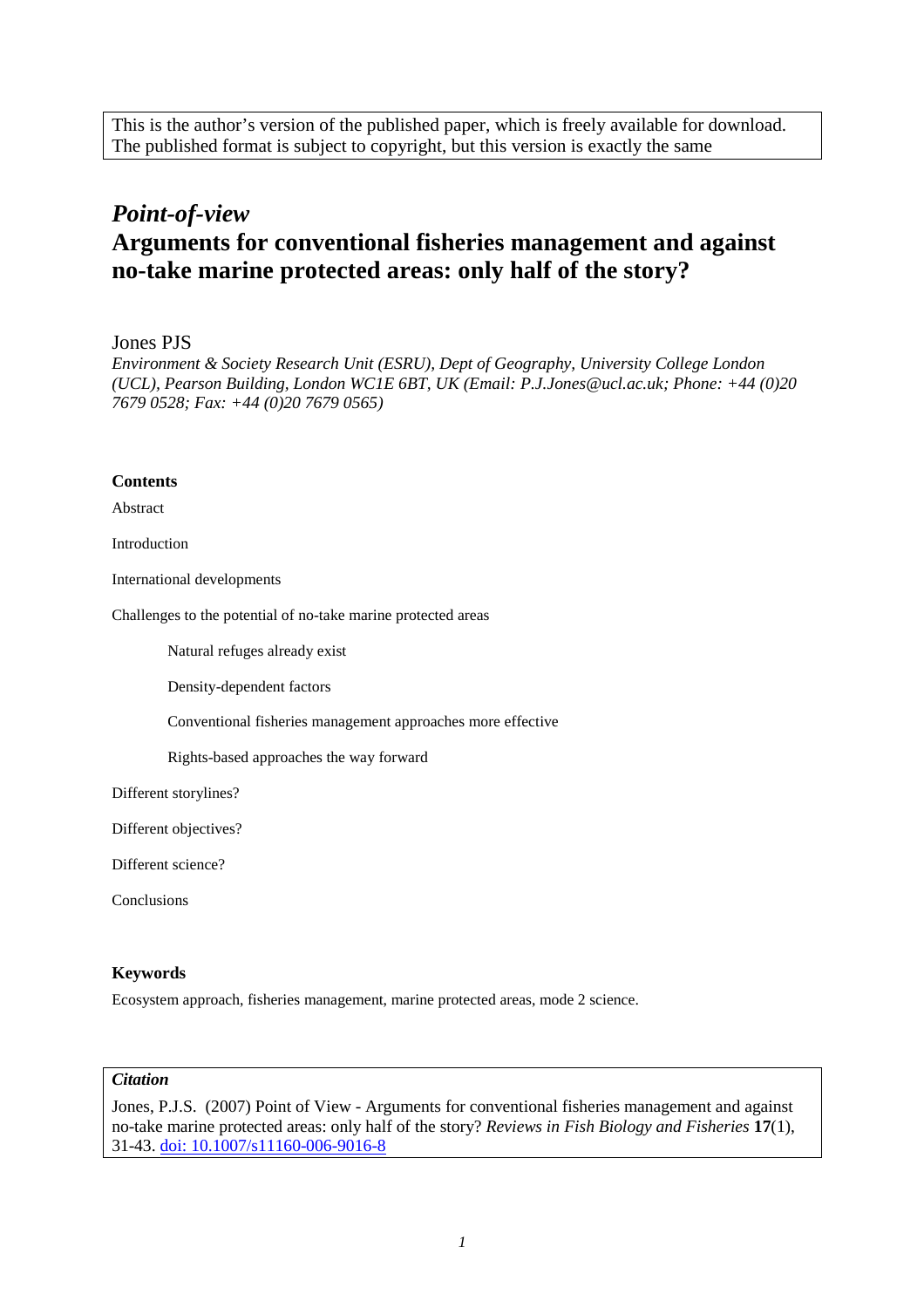## **Abstract**

Recent arguments for conventional fisheries management approaches (CFMAs) and against no-take marine protected areas (NTMPAs) are reviewed, i.e. CFMAs are more effective, density-dependent factors will lead to reduced fish stock production in and around NTMPAs, rights-based approaches in combination with CFMAs will be more effective, and natural refuges from fishing already exist. It is concluded that these are largely valid but only from a fisheries management perspective. The arguments of proponents of NTMPAs and those of proponents of CFMAs are considered as contrasting storylines, the divergences between which are based on two key factors: different objectives and different science. In relation to different objectives, it is concluded that the arguments against NTMPAs based on their lack of fisheries management benefits must be considered as only applying to the secondary resource conservation objectives of such designations and not to the primary marine biodiversity conservation objectives. On this basis it is argued that it is counter-productive for NTMPAs to be 'sold' on a win-win basis, including their potential to deliver fisheries management benefits, as this detracts from their marine biodiversity conservation objectives and leaves such calls open to arguments that CFMAs are better able to deliver fisheries management objectives. In relation to different science, it is concluded that criticisms of NTMPAs and support for CFMAs implicitly resist the shift from Mode 1 (reductive, intradisciplinary) to Mode 2 (holistic, trans-disciplinary) science that is inherent in calls for NTMPAs as part of an ecosystem approach. Mode 2 science attempts to accommodate both uncertainty and wider societal values and preferences, and it is argued that arguments for NTMPAs should be more explicitly focused on this potential. It is difficult, if not impossible and inappropriate, to extend the reductive approach inherent in CFMA analyses to encompass the broader ethical and scientific concerns for the health of marine ecosystems and their component populations and habitats that arguments for NTMPAs reflect. NTMPA proponents might focus on stressing that arguments against such designations and in favour of CFMAs do not encompass such valid concerns, therefore they tell only half of the story.

### **Introduction**

This paper reviews arguments for conventional fisheries management approaches (CFMAs) and against no-take marine protected areas (NTMPAs). It is set against a background of both many calls for NTMPAs and increasing arguments that such calls are 'red herrings' as they distract attention from the real fisheries management issues (Kaiser 2005). It is based on the alternative argument that NTMPAs may not be a fisheries panacea but nor are they a red herring, as they reflect the extension of scientific and ethical concerns for the wider health of marine ecosystems, including their component populations and habitats, the processes that sustain them and the functions they provide.

The paper begins with a review of some international calls for NTMPAs and then considers some recent challenges to the potential of such designations, i.e. that CFMAs are more effective, density-dependent factors will lead to reduced fish stock production in and around NTMPAs, rights-based approaches in combination with CFMAs will be more effective, and natural refuges from fishing already exist. The 'storylines' behind these challenges, arguing mainly for CFMAs, are contrasted with those behind challenges to CFMAs, arguing mainly for NTMPAs. The divergences between these storylines are considered in terms of whether they represent different objectives and different science.

#### **International developments**

NTMPAs can be defined as marine areas in which the extraction of living and non-living resources is permanently prohibited, except as necessary for monitoring or research to evaluate effectiveness (NRC 2001). As such they are the most restrictive type of marine protected area (MPA), this being a general term for a wide variety of designations which confer varying degrees and types of protection. NTMPAs are thus equivalent to Category Ia (strict nature reserve) under the IUCN's protected area management categories (IUCN 1994). A wide variety of terms is used to describe them, e.g. marine reserves, no-take zones/reserves, highly protected marine areas, marine preservation zone, scientific zone, but this paper will employ the generic term 'no-take marine protected area' (NTMPA).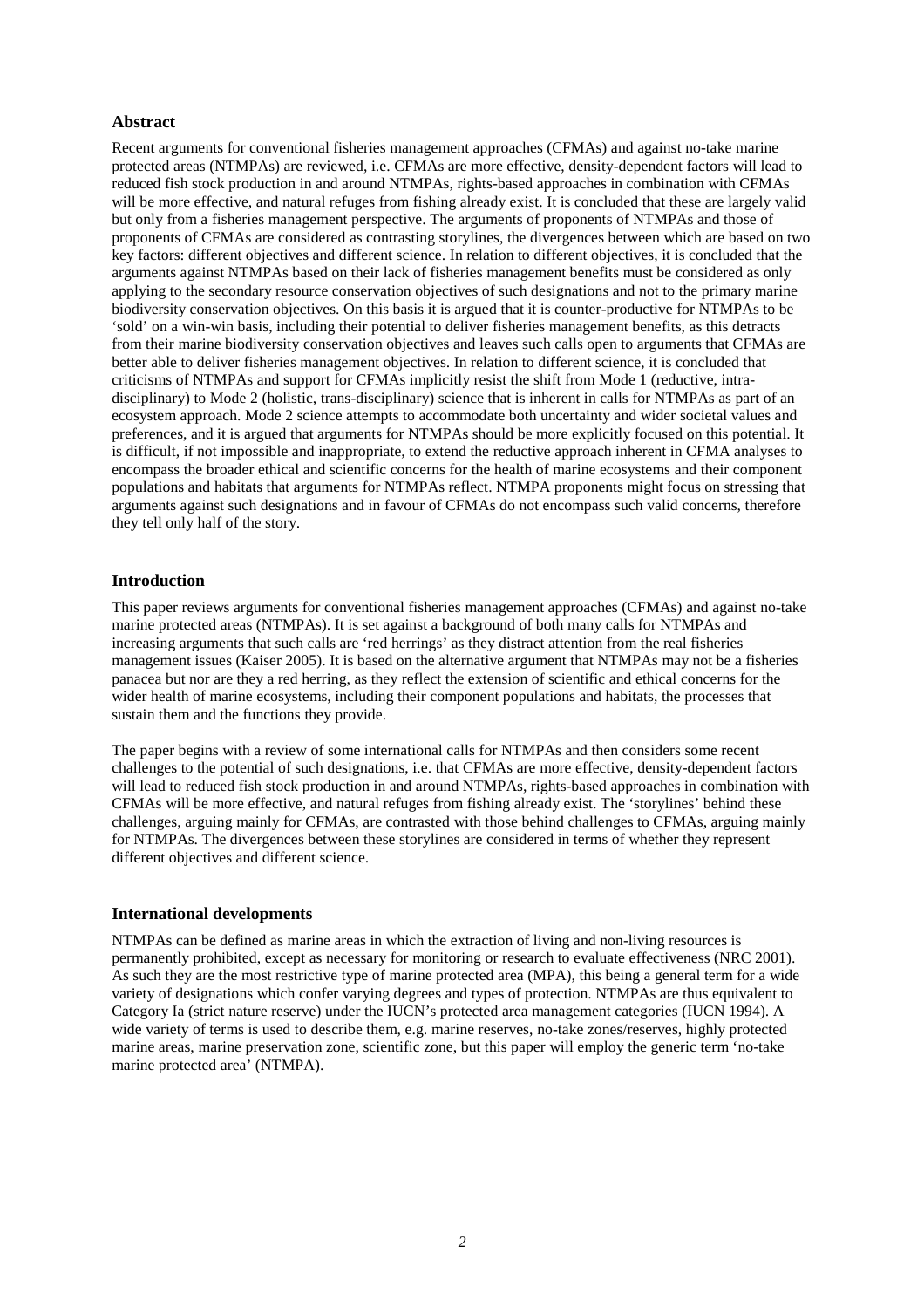There has been a rapidly growing interest in recent years in the potential of NTMPAs as a partial solution to declines in both marine biodiversity<sup>[1](#page-2-0)</sup> and fish stocks, as part of an ecosystem approach. The increasing number of publications on various aspects of NTMPAs (Willis et al 2003) reflects this interest. Jones (2006) reviews over 40 publications which argue for NTMPAs by reporting (a) the impacts of fishing on species, habitats and ecosystems and the need for restoration; (b) the potential benefits of NTMPAs based on models; and (c) the observed effectiveness of NTMPAs in providing for the recovery of fish populations within and beyond their boundaries, whilst a recent UK report cited over 300 such papers (RCEP 2004).

There have also been calls from the international scientific community for the further designation of NTMPAs. In 1998, 1605 marine scientists endorsed a call for governments to protect 20% of the world's seas from threats by 2020 (MCBI 1998). Similarly, in 2001, 161 marine scientists endorsed a scientific consensus statement calling for a network of NTMPAs to conserve marine biodiversity and fisheries (NCEAS 2001). In Europe, an influential scientific committee has recommended that 20-30% of the UK's fisheries zone (out to 200nm) be designated as a network of NTMPAs, and that this network should eventually be extended throughout Europe (RCEP 2004).

Calls for NTMPAs have now become embodied in international targets by the IUCN, the Vth World Parks Congress having recommended that 20-30% of the area of each marine habitat should be designated as NTMPA by 2012. Despite these calls and targets, there has been a less rapid growth in the designation of NTMPAs, Pauly et al (2002) having estimated that only ~0.01% of the world's ocean area was designated as such, a figure which Jones (2006) estimates is increased to ~0.04% solely by the additional designation as NTMPA in 2004 of a large proportion of the Great Barrier Reef Marine Park. Whilst more recent designations will have increased the total NTMPA area figure further, the 20-30% target clearly remains very ambitious. It is, therefore, worth considering the arguments of both proponents and opponents of such designations in detail in order to assess the prospects for achieving this target and, indeed, whether the target is itself valid.

# **Challenges to the potential of NTMPAs**

Jones (2006) and Kaiser (2005) discuss the arguments of proponents and opponents of NTMPAs on a number of grounds. There have recently been a growing number of publications that challenge the potential of NTMPAs. Whilst these are still outnumbered by the many papers discussed above that implicitly or explicitly make a case for NTMPAs, the growing number of challenges is a significant trend that undermines the previous apparent 'consensus' amongst the scientific community on the importance of NTMPAs. This section will briefly review some of the main recent challenges, recognising that they are inter-related.

### *CFMAs more effective*

It is increasingly being argued that CFMAs, such as quotas, effort reduction, partial seasonal closures and technical measures, will often be more effective than NTMPAs for sustaining fish stock yields (Shipp 2003, 2004, Steele and Beet 2003), mainly because most fish stocks migrate over a wide geographic scale and are therefore inappropriate for protection through site-specific measures such as NTMPAs. Furthermore, Shipp (2003, 2004) and Grimes and Ralston (2003) argue that CFMAs have proved to be quite effective for the majority of stocks, stressing that only a few stocks are actually considered to be overfished. Roberts et al (2005) argue that CFMAs and NTMPAs are complementary, and that one cannot be effective without the other as both have their limitations. Similarly, Hilborn et al (2004a, 2006), and Kaiser (2004, 2005) argue that NTMPAs and CFMAs will each be effective under certain conditions and that the combined use of both approaches on an integrated basis should be explored.

These arguments appear to be similar, but there is an important divergence, in that Roberts et al (2005) are strongly advocating NTMPAs on the basis that they represent a critically important way forward for restoring ecosystems, as do many others such as Bohnsack et al (2004), Murray et al (1999) and Pauly et al (2002, 2005). Whilst these authors accept the CFMAs will always have a role, they are strongly arguing that it is essential that a significant proportion of the world's seas is also set aside as NTMPAs to sustain marine ecosystems, including their component fish populations.

<span id="page-2-0"></span> $1$  The general term 'marine biodiversity' is used to describe both structure-oriented (focus on conserving habitat, species & genetic diversity) and process-oriented (focus on conserving ecosystem functions & processes) perspectives (Jones 2001)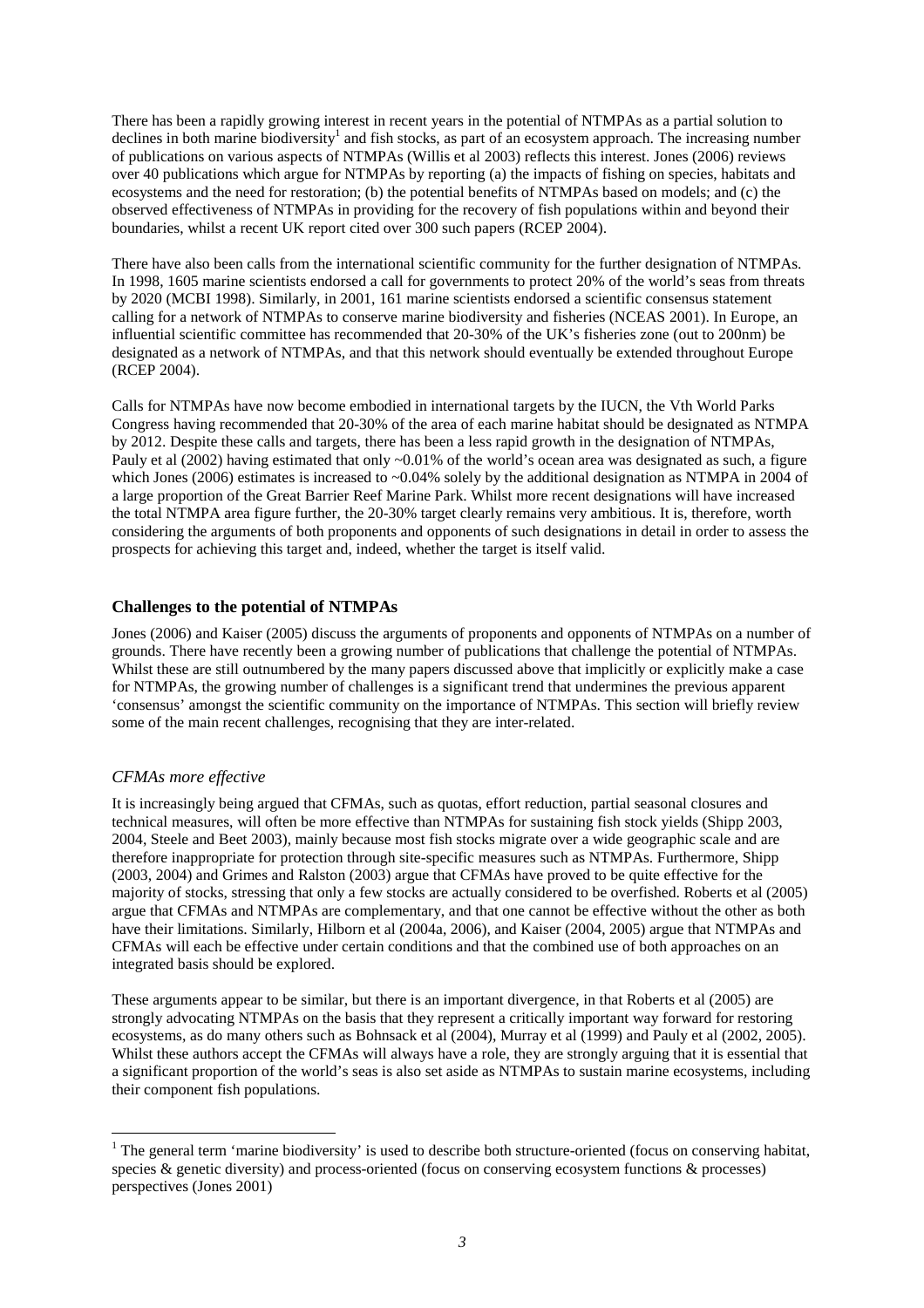Hilborn et al (2004a, 2006), Kaiser (2004, 2005), Shipp (2003, 2004) and Steele and Beet (2003), on the other hand, are primarily focused on the potential role of NTMPAs in sustaining fish stocks. Their assessments do consider the impacts of fishing on habitats and non-target species, but their primary focus is on improving the potential of CFMAs to promote sustainable fish stock yields. Whilst these authors accept that NTMPAs will continue to have a role, particularly for highly important and sensitive habitats, they are strongly arguing that the emphasis should be on improving CFMAs to sustain wide-ranging fish stocks, with NTMPAs being pursued under certain conditions and on a cautious, experimental basis

# *Density-dependent factors*

Another key argument for NTMPAs is that wider fish populations will benefit through the spillover of adults and the export of eggs, larvae and juveniles as the density of fish populations within NTMPAs increases ( e.g. Bohnsack et al 2004, Gell and Roberts 2003a, Guénette et al 1998, NCEAS 2001, NRC 2001, Pauly et al 2002, RCEP 2004, Roberts et al 2001, 2005).This argument is supported by modelling studies, most of which predict that NTMPAs can potentially increase yield through spillover/export, though only when populations would otherwise be overfished and mainly for species with a more sessile adult phase (Gerber et al 2003).

There is some evidence for such density-dependent spillover from NTMPAs, for example, on coral reefs (Abesamis and Russ 2005, Abesamis et al 2006, Ashworth and Ormond 2005), Mediterranean reefs (Goni et al 2006) and in temperate waters (Murawski et al 2004). Roberts et al (2001) and Gell and Roberts (2003a) also report several examples that indicate that such spillover from NTMPAs occurs and many authors, as reviewed by Halpern (2003) and Halpern and Warner (2002), have reported increased densities of fish within NTMPAs that indicate that such spillover is likely to occur. Proponents of CFMAs argue, however, that fish yield reductions from the loss of access to NTMPAs are very unlikely to be compensated for through such spillover, therefore effort will have to be reduced if NTMPAs are designated (Grimes and Ralston 2003, Hilborn et al 2006, Shipp 2003, 2004). Grimes and Ralston (2003) and Shipp (2003, 2004) point out that this argument is supported by density-dependence theory, according to which yield-per-recruit is lowest at carrying capacity, i.e. unfished populations, and that compensation at lower population levels, i.e. fished populations, produces a sustainably harvestable surplus.

Gardmark et al (2006) expand on the issue of the confounding effect of density-dependence. They point out that models of the potential of NTMPAs have neglected density-dependence, (which Gerber et al (2003) previously identified as a priority issue for future modelling studies) and that there is empirical evidence of reduced body growth rates in protected fish stocks at higher population densities. They also point out that such evidence for NTMPA spillover benefits is lacking, citing challenges to the little empirical evidence that has been published, particularly to Roberts et al (2001), and also cite reports of decreased or sustained yields for coral reef NTMPAs. On the basis of a model that incorporates density-dependence, they conclude that for fish populations with sedentary adults and planktonic larvae, in which larval settlement is density-dependent, a fishery area including NTMPAs will yield only the same as one managed with just CFMAs after 3 years, whilst for populations in which body growth is density-dependent, a fishery area including NTMPAs will yield less than one managed with just CFMAs. The key basis of this analysis is that density will increase not only inside the NTMPAs, but also outside the NTMPAs through larval export, and that increased fish densities will slow fish body growth. Thus the reports of density gradients associated with NTMPAs cited above would be a cause for fisheries management concern rather than evidence of NTMPA success.

Whilst their model, like all models, makes certain assumptions and is based on a limited range of parameters, the density-dependence issues it raises challenge the validity of claims that NTMPAs will increase wider fish yields through spillover/export. These challenges are supported by some of the empirical evaluations and undermined by others, and there is clearly a need for further such evaluations specifically focused on assessing the degree/extent to which and contexts in which density-dependence undermines the wider fisheries management objectives of NTMPAs.

### *Rights-based approaches the way forward*

It is also being increasingly argued that NTMPAs proposals do not address the root causes of the problems in fisheries management, *i.e.* inappropriate incentives and institutional structures that fail to control the race-to-fish, and that the emphasis should mainly be focused on developing and implementing incentive-based approaches, such as allocating fish harvesting rights for specific areas to specific fishermen (Grafton et al 2005, Hilborn et al 2004a, b, Hilborn et al 2005a, b, Steele and Hoagland 2004). Such rights may take the form of individual quotas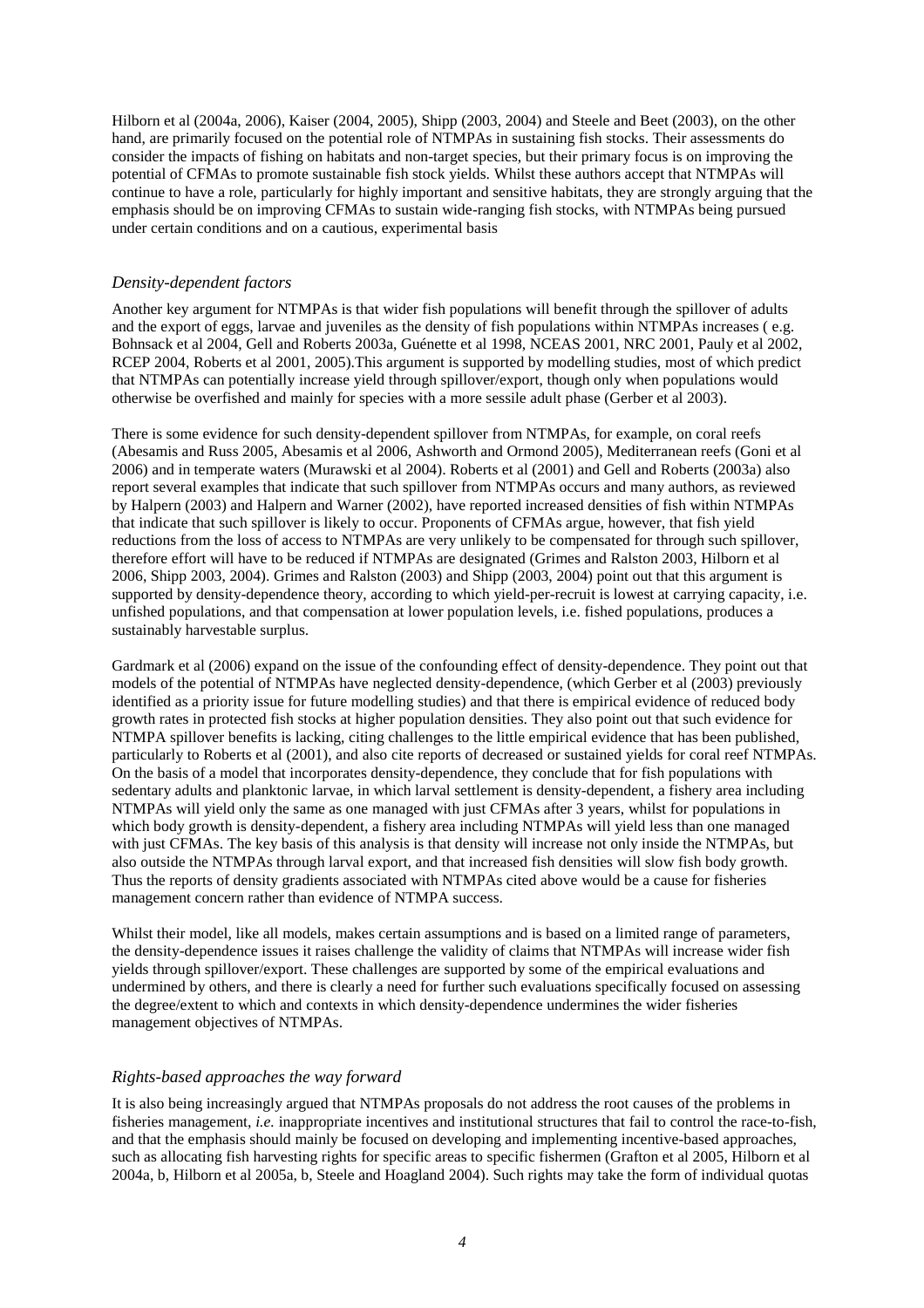(IQs), individual transferable quotas (ITQs) or territorial use rights in fisheries (TURFs) (Hilborn et al 2005a). This argument is based on the view that fishermen who have been allocated such rights will have a long-term vested interest in promoting the sustainability of fish stocks and will individually or collectively manage them accordingly. NTMPAs, on the other hand, are considered solely as a tool for specifying the location of fishing that does not address the incentives and institutional structures responsible for over-fishing. Attempts to impose NTMPAs are thus considered to be potentially detrimental, especially if they are promoted as improving yields (Hilborn et al 2004b).

Such arguments resonate with those for the collaborative management (co-management) of fisheries, in which there is a growing interest, e.g. Domínguez-Torreiro et al (2004), Jentoft 2005, Nielsen et al (2004) and Wilson et al (2003). Similarly to the argument above, it is considered that co-management approaches are essential given the evident failure of top-down approaches (Nielsen and Vedsmand 1999, Wilson 2002). Fisheries comanagement essentially involves the state and the fishing industry work on a partnership rather than adversarial basis. As such, it is consistent with Hannesson's (2005) assessment that a combination of state control and rights-based approaches appears to be preferable and potentially the most successful for fisheries management. Some environmentalists also support rights-based fisheries management, arguing that they are both institutionally and environmentally sustainable in that they protect fish stocks, habitats and the communities that depend on them (Fujita and Bonzon 2005). Swan and Gréboval (2005), however, report several case studies that reveal that such approaches can still result in overfishing, especially in the face of uncertainty and conflicts, and that success depends on addressing allocation dilemmas from both a human and ecosystem perspective. They also stress that regulating access and dealing with displaced fishermen are particularly important problems that must be overcome, and that the race-to-fish can become a race-for-rights, which brings its own problems.

These problems aside, it is clear that there is considerable support for rights-based approaches to fisheries management, through which more management responsibilities would be devolved to fishermen. Proponents of NTMPAs, on the other hand, accept that such designations may not initially be supported by fishermen, therefore they may need to be imposed and strictly enforced, at least in the early stages before any wider stock fish stock benefits are realised (Roberts et al 2005), though Hilborn et al (2004b) argue that this is as unlikely to work as the attempted imposition of CFMAs has proved to be. Whether NTMPAs and rights-based approaches might eventually be combined is highly debatable. Fishermen *may* further develop the use of partially closed areas, where certain gear restrictions and/or closed seasons are employed, as part of CFMAs, and this *may* eventually extend to the designation of NTMPAs, if they prove to have wider fisheries management benefits. However, the emphasis of proponents of rights-based fisheries management is on the empowerment of fishermen through property right allocations to create incentives for sustainable fish stock management rather than the pursuit of NTMPA targets, that remove fishermen's access rights. It would seem, therefore, that there is a growing divergence between those that consider NTMPAs to be the way forward and those that consider rights-based fisheries management, integrated with CFMAs, to be.

## *Natural refuges already exist*

A key aspect of the case for NTMPAs is that former natural refuges, where fishing was not possible or feasible, are increasingly fished due to technological developments, increased general effort and the depletion of populations elsewhere, and that NTMPAs are needed to substitute the function of former natural refuges in sustaining ecosystems and fish populations (Agardy et al 2003, Pauly et al 2002, 2005, Roberts et al 2005). Kaiser (2005), however, argues that large areas of the seabed actually remain unfished, and that NTMPAs will compel fishermen to seek previously unexploited areas, thereby increasing overall damage to the marine environment. The RCEP (2004, para. 5.82) consider this argument to be more an assertion, based on limited data, to justify the *status quo*, though it must be recognised that the related case for NTMPAs could similarly be considered to be an assertion. Kaiser's (2005) argument represents a strong counter to a key aspect of the argument in favour of NTMPAs, and the spatial extent of fishing activities is clearly an issue that is critical to this debate.

### **Different storylines?**

Whilst such debates are likely to continue, if not intensify, as more NTMPAs are pursued, it remains the case that a larger number of publications are calling for such designations than are challenging them. It must, however, be recognised that this merely reflects the current majority view amongst a certain constituency of scientists who are currently publishing papers calling for NTMPAs, and that this does not necessarily mean that they are potentially a good solution, in synergy with CFMAs, for reversing both marine biodiversity and fish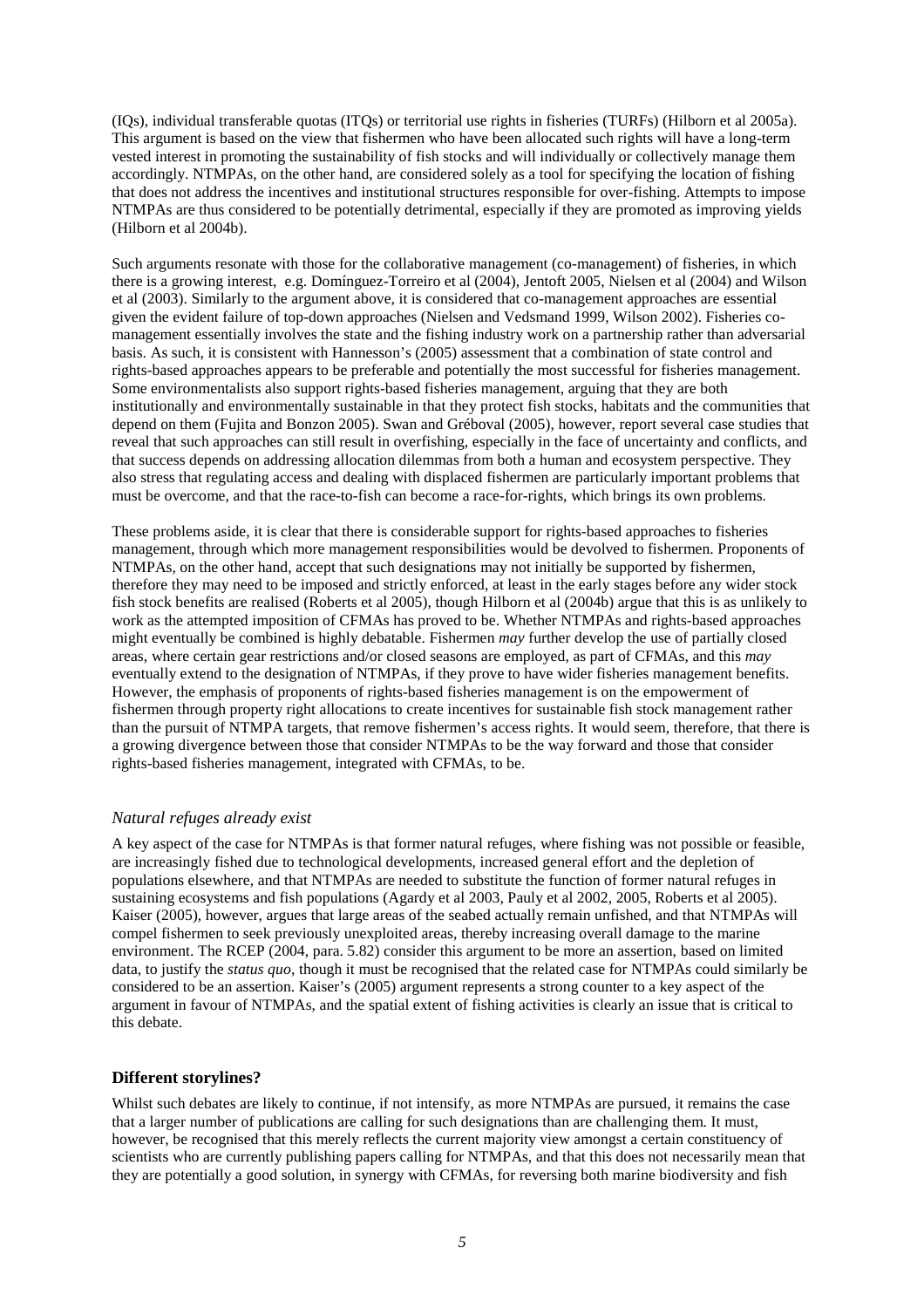stock declines. Certainly, there are growing challenges to the potential of NTMPAs, as discussed above, and there is a growing divergence between those that argue that the emphasis should be on CFMAs and those that argue that it should be on NTMPAs.

A key issue underlying these divergence is the degree/extent to which CFMAs have failed and the reasons underlying such failures. Proponents of NTMPAs, such as Roberts et al (2005), consider that one of the key reasons is that fishermen are too driven by the desire to maximise their short-term and personal gain. Therefore they have successfully undermined CFMAs by getting round or breaking fish stock conservation measures. As NTMPAs are claimed to be easier to enforce than CFMAs and will eventually need less enforcement as fishermen come to appreciate their wider fish stock enhancement benefits, the potential for fishermen to undermine them will be reduced. Opponents of NTMPAs, such as Hilbourn et al (2004a, 2004b) and Steele and Hoagland (2004), consider that where such measures have failed, this is largely because they have been imposed on fishermen, and that imposing NTMPAs will similarly fail. Accordingly, they argue for the assignation of property rights to fish stocks and co-management through the greater involvement of fishermen in decisionmaking processes.

In a related sense, proponents of NTMPAs accept that one of the reasons CFMAs have failed is that regulatory decisions have not been consistent with scientific advice. Roberts et al (2005) point out that Fisheries Ministers in the European Commission have consistently set total allowable catches (TACs) 15-30% higher than the International Council for the Exploration of the Seas (ICES) has advised and that this has exacerbated management difficulties. This is consistent with Shipp's (2003) argument that CFMAs could become more precautionary and effective in restoring overfished stocks if more conservative TACs were adopted, alongside improvements in stock assessments. Roberts et al (2005) counter this in arguing that even with such precautionary TACs, CFMAs would still have high information requirements and would fail to address the wider ecosystem and genetic impacts of fishing, therefore NTMPAs are essential. Kaiser (2005), however, argues that NTMPAs are "equally prone to the same political horse trading that has neutered many current management systems", whilst Roberts et al (2005) argue that NTMPAs have much lower information requirements than CFMAs, therefore it could be argued that they are less prone to political horse trading in relation to interpreting and implementing scientific information. Kaiser (2005), however, is essentially arguing that such trading, driven by political short-termism, is likely to lead to fewer and smaller NTMPAs being designated, if any, in the first place. On the basis that NTMPAs will be designated alongside continued wider CFMAs, Roberts et al (2005) argue that NTMPAs can safeguard against the setting of over-generous, risky quotas in CFMAs. Whilst there is some agreement on these issues, there is clearly a divergence between proponents of NTMPAs and CFMAs on the issues raised by political factors and scientific information requirements.

It is important to recognise that these divergent views represent different perspectives on the broad issue of the nature of the challenges posed by marine fisheries and marine biodiversity conservation and the potential of CFMAs and NTMPAs to address these. These two perspectives might be considered as contrasting 'storylines' (Hajer 1995) on this broad issue (Table 1), an assessment of which reveals that whether one or the other perspective is adopted, the arguments can be considered logical, but the two perspectives will reach very different conclusions. This is arguably the pattern that has emerged from the literature on this broad issue, many publications arguing that NTMPAs are a key way forward to complement CFMAs, as they are essential for providing for a precautionary and ecosystem approach, and achieving wider biodiversity conservation gains, and a growing number of publications arguing that CFMAs are the way forward, with a few small NTMPAs for research, education and biodiversity conservation purposes. In the meantime, relevant politicians and regulators, as well as fishermen and other interested parties, are receiving conflicting 'expert' opinions.

This, of course, is not unusual as it applies to many other important environmental debates that are characterised by high scientific uncertainty, high potential environmental consequences and a high diversity of perspectives (Ravetz 1999). However, it is important that such debates, including those concerning NTMPAs, do not become bogged down by a polarisation of perspectives and regulatory confusion over the validity of these different perspectives, as this could lead to the maintenance of the *status quo*, whether or not this represents the best way forward. It must be recognised that scientific uncertainty is a key issue in marine ecosystems due to their complex and difficult to study nature (Jones 2001). However, Ludwig et al (1993) have proposed that full scientific consensus concerning fisheries and marine ecosystems shall never be attained, as controlled and replicated experiments are impossible to perform in such large scale systems, and Jones (2006) reviews arguments that support this proposition in relation to NTMPAs.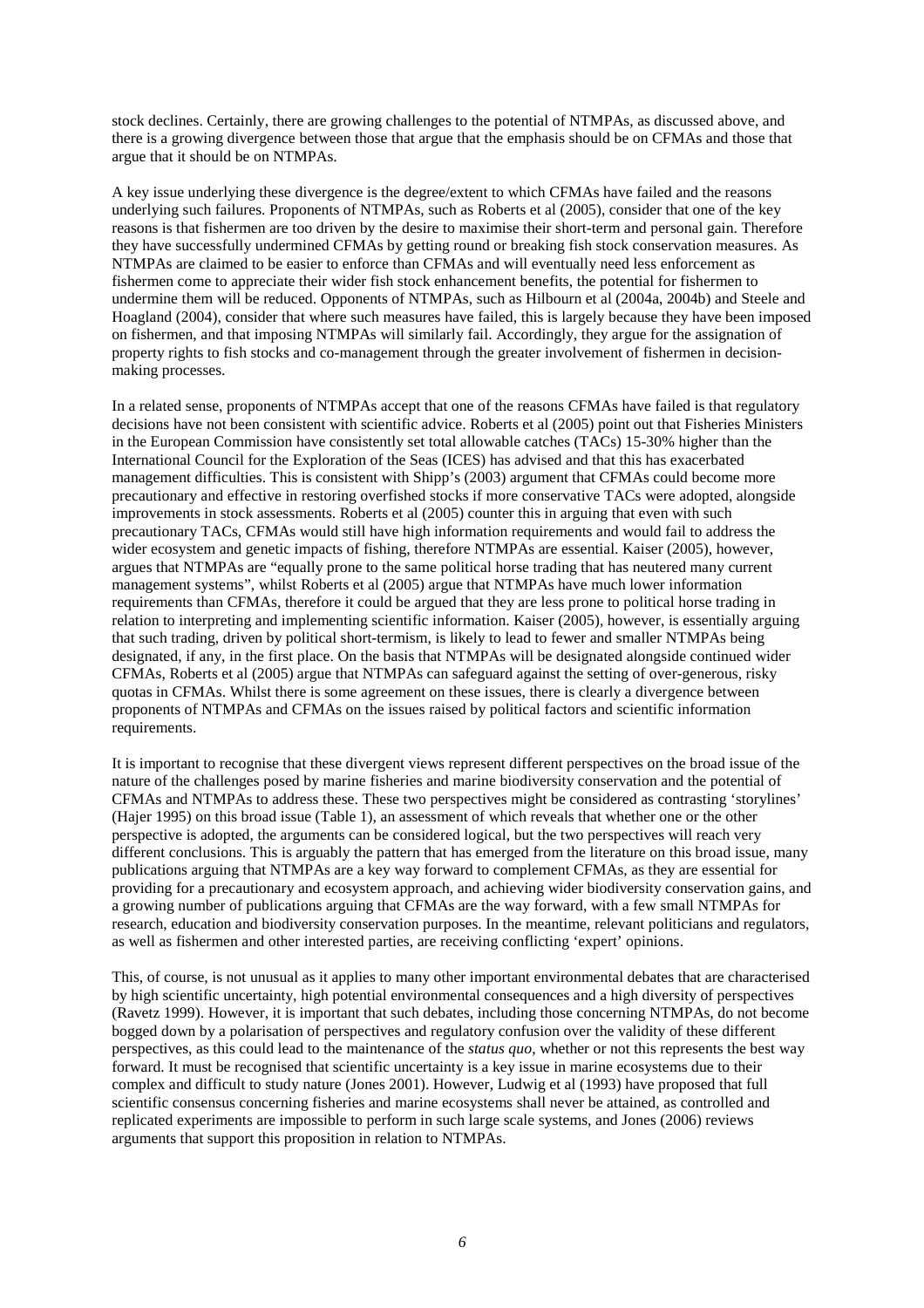Ludwig et al (1993) also argued that scientific uncertainty is not necessarily an obstacle to conservation initiatives, and that actions should be taken on an iterative, adaptive basis which recognises scientific uncertainty, rather than delaying actions in the quest for scientific certainty. Translating such arguments into NTMPA designations in the face of objections from fishermen, to whom the economic and lifestyle losses are immediate and obvious, and confounding scientific views from proponents of CFMAs will, however, in reality be extremely problematic, as is evidenced by the very slow progress to date with NTMPA designations (Jones 2006). It seems likely that these opposing storylines will continue to be a major obstacle to further NTMPA designations.

# **Different objectives?**

The divergences between these two storylines might, however, simply be a reflection of differing ethical perspectives, NTMPA proponents being more influenced by preservationist and ecocentric perspectives, and CFMA proponents being more influenced by the utilitarian resource conservation perspective<sup>[2](#page-6-0)</sup>. This ethical difference is arguably evidenced by the use of the term fish 'stocks' by CFMA proponents and fish 'populations' by NTMPA proponents, the former seeing commercial fish stocks essentially as a resource to be sustainably harvested, including the protection of 'essential fish habitats', the latter seeing fish populations, other marine species and the habitats that directly and indirectly support them as components of a wider ecosystem, the ecosystem and its components having non-use and ecological values. An illustration of how this ethical difference is perceived was provided in a debate in 1999 on the California Marine Protected Area Network (CMPAN) email discussion list, in which fishermen accused scientists who were putting forward arguments for NTMPAs of being on a purely moral 'deep green' mission (Jones 2001). As such, this divergence might be considered as a basic conflict on which the potential for convergence is unlikely given that it would entail compromises between these ethical perspectives (Jones 2006).

It may also be considered as meaning that the arguments of proponents of CFMAs are valid only from a utilitarian resource conservation perspective, as they are only scientifically and ethically focused on sustaining fish stock yields. This is consistent with the view that society's relation to the seas is largely defined in utilitarian terms of the resources it provides (Cole-King, 1995), particularly fish stocks. Proponents of NTMPAs, on the other hand, have extended their scientific and ethical concerns from fish stocks to wider fish populations, other marine species and the habitats and ecosystems that support them. As such, the arguments against NTMPAs put forward by proponents of CFMAs are only valid in relation to the fisheries conservation objectives of such designations, i.e*.* such arguments do not extend to or undermine the non-target species, habitat and ecosystem conservation objectives of NTMPAs. This represents an important caveat to the challenges to NTMPAs such as those reviewed above. In a related sense, it has been questioned whether it is valid and necessary to 'sell' the fisheries resource management benefits of NTMPAs (Jones 2006), i.e. terrestrial conservationists do not have to convince hunters that protected areas will produce a surplus of wildlife that spills over and supports surrounding hunting communities, so why should we not think of NTMPAs "in the same way we think about terrestrial parks - simply as secure havens for biodiversity" (Kareiva 2003).

Arguments concerning the cultural symbolic value of NTMPAs as set-aside areas (Jones 2001), the existence and future value of NTMPAs (Bohnsack et al 2004) and the need to temper CFMAs with increased ethical concern for the fragility of natural ecosystems (Caddy and Seijo 2005) are also valid in this respect. Calls for NTMPAs might thus be considered as reflecting increasing scientific and societal concerns about the health of marine ecosystems, including but not confined to their constituent fish populations. Such calls are arguably significantly influenced by a desire to extend the preservationist and ecocentric ethic to our seas rather than continuing the domination of the utilitarian resource conservation ethic.

NTMPAs have been promoted as a win-win approach, in that they can confer benefits for both marine biodiversity and fish stock conservation (Gell and Roberts 2003b). However, Ballantine (2002) argues that the primary aim of NTMPAs is to conserve or restore marine biodiversity and that whilst it is likely that benefits will also be provided for fisheries, such benefits should be regarded as bonuses. Similarly, Halpern et al (2004) argue that NTMPAs "need not, and perhaps should not, be designed with fisheries management as a primary goal". In keeping with these views, it is increasingly accepted that the primary goal of NTMPAs is to conserve marine biodiversity, with fisheries management being a secondary objective. The arguments against NTMPAs based on their lack of fisheries management benefits must accordingly be considered as only applying to the

<span id="page-6-0"></span><sup>&</sup>lt;sup>2</sup> See Callicot (1991) for an outline of these ethical perspectives in the context of fisheries management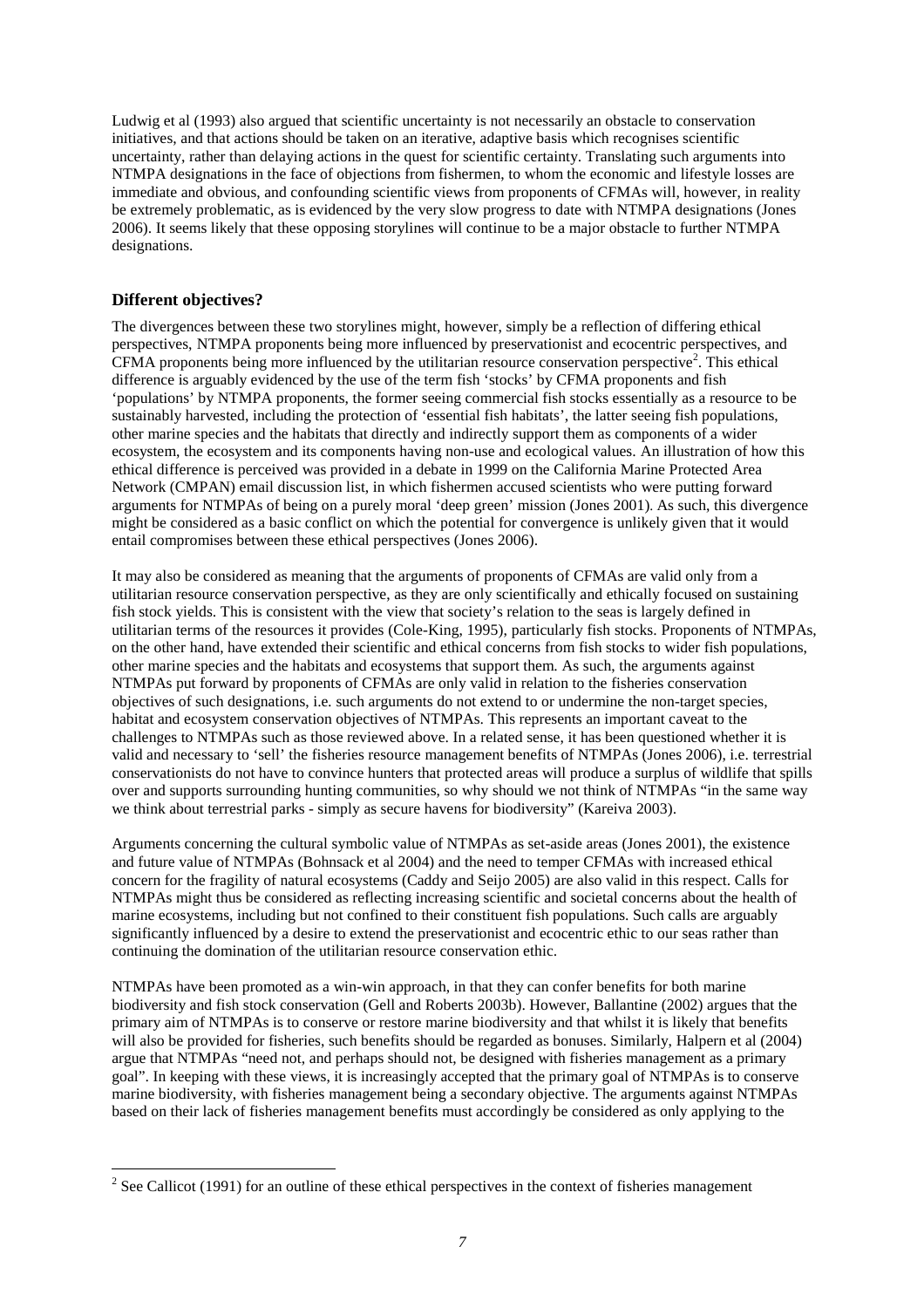secondary resource conservation objectives of such designations and not to the primary marine biodiversity conservation objectives.

# **Different science?**

A key basis of the arguments for NTMPAs is that they are essential if we are to adopt an ecosystem approach to the management of our seas (Botsford et al 1997, Murray et al 1999, Palumbi 2003, Pauly et al 1998, Pauly et al 2002, Roberts 1997), recognising that fishing is having major ecosystem impacts (Pauly et al 2005). This requires management approaches that promote wider 'ecosystem health' rather than being focused on 'fish stock health'. Dealing with uncertainty is an important challenge if such a approaches are to be adopted, recognising the complexity of marine ecosystems, and there are different perspectives on how such uncertainty might be dealt, as the introduction by Browman and Stergiou (2005) points out and the papers in that special issue reveal. The ecosystem approach also incorporates other 'warm and fuzzy' notions besides ecosystem health, such as the health of fishing communities and the needs of future generations, and involves societal value judgements on desired outcomes and the need for related trade-offs (Quinn and Collie 2005).

Fisheries scientists are developing approaches to fisheries management that are consistent with the ecosystem approach, such as whole ecosystem modelling, including insights into the human dimension of fisheries management. Such approaches aim to provide for fisheries management to contribute towards ecosystem restoration, including provision for the involvement of stakeholders and the reduction of uncertainties in ecosystem simulation techniques (Pitcher 2005). Similarly, Quinn and Collie (2005) discuss how modern fisheries management has become more precautionary and how post-modern fisheries management approaches must incorporate both ecosystem and stakeholder concerns, recognising that "advancement made under the single species approach should not be abandoned but combined with new approaches in the multi-species and economic realms." Several papers in the volume introduced by Browman and Stergiou (2005) discuss how fisheries management has developed and will continue to develop towards an ecosystem approach.

However, NTMPA proponents argue that such designations, in combination with CFMAs, are an essential element of the ecosystem approach as they provide a precautionary buffer against uncertainty (Murray et al 1999, Guénette et al 1998, Lauck et al 1998, Stefansson and Rosenburg 2005). Such arguments are essentially based on the view that our understanding of complex marine ecosystems will never be sufficient to enable fish populations, including their functional relationships with other ecosystem components, to be accurately assessed and modelled. Pitcher (2005) recognises that reducing uncertainty in ecosystem simulation techniques and making decisions robust against climate change will be a challenge. Arguments for NTMPAs, however, are based on the view that reducing such uncertainty to a safe degree, in keeping with the precautionary principle, is not realistic, therefore NTMPAs are essential, i.e. CFMAs alone cannot address uncertainty and wider societal concerns about the health of marine ecosystems.

The divergence between these views is consistent with the distinction between Mode 1 and Mode 2 science, the former characterised as being reductive, intra-disciplinary and applied but not societally accountable/inclusive, and the latter as holistic, trans-disciplinary and carried out in collaboration with society in the context of application, with which it co-evolves (Gibbons et al 1994). Mode 2 science recognises that uncertainties will proliferate rather than being progressively eradicated; therefore they should be accommodated rather than feared, including new societal (not just scientific) innovations to cope with uncertainties (Nowotoney et al 2001). Criticisms of NTMPAs and support for CFMAs might thus be interpreted as implicitly resisting the shift to adopt Mode 2 science, to supplement rather than supplant Mode 1 science, that is arguably inherent in calls for NTMPAs.

### **Conclusions**

Against a background of many calls for NTMPAs to address marine biodiversity and fish stock declines, recent challenges to the potential of such designations are reviewed. These revolve around arguments that CFMAs are more effective, density-dependent factors will lead to reduced fish stock production in and around NTMPAs, rights-based approaches in combination with CFMAs will be more effective, and natural refuges from fishing already exist. These arguments are largely valid from a fisheries management perspective and it must be recognised that the large number of papers calling for NTMPAs to address marine biodiversity and fisheries declines merely represents a consensus amongst a certain constituency of scientists, which is validly challenged by other scientists. The arguments of proponents of NTMPAs and those of proponents of CFMAs might thus be considered as contrasting storylines, the headings of which are the same but the narratives and conclusions of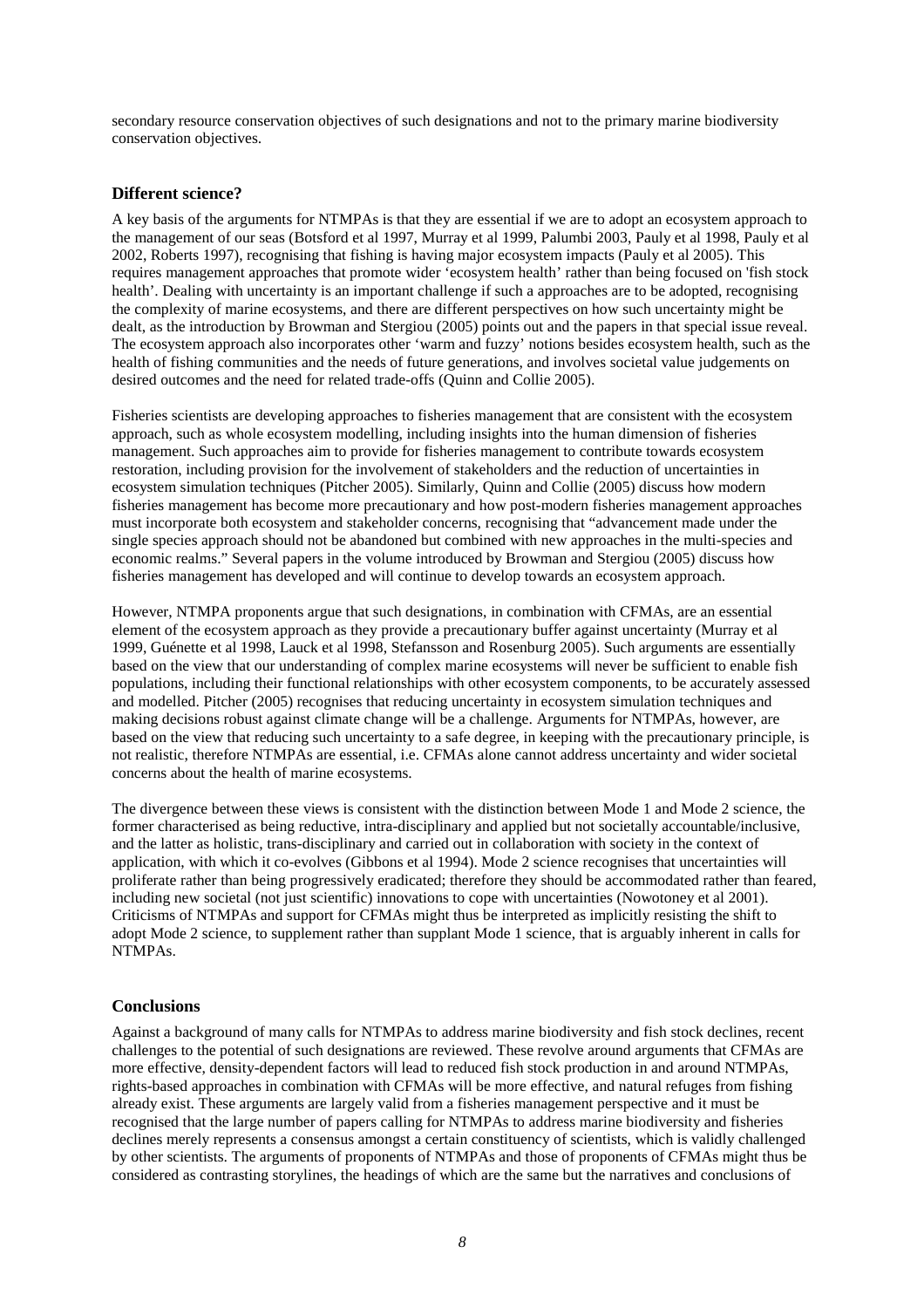which are very different (Table 1). This can fuel confusion amongst the public and decision-makers and may contribute to the maintenance of the *status quo*, whether or not this represents the best way forward.

It is argued that the divergences between these storylines are based on two key factors: different objectives and different science. In relation to different objectives, it is concluded that the arguments against NTMPAs based on their lack of fisheries management benefits must be considered as only applying to the secondary resource conservation objectives of such designations and not to the primary marine biodiversity conservation objectives. On this basis it is arguably counter-productive for NTMPAs to be 'sold' on a win-win basis, including their potential to deliver fisheries management benefits, as this detracts from their marine biodiversity conservation objectives and leaves such calls open to arguments that CFMAs are better able to deliver fisheries management objectives.

In relation to different science, it is concluded that criticisms of NTMPAs and support for CFMAs might be interpreted as implicitly resisting the shift from Mode 1 (reductive, intra-disciplinary and applied but not societally accountable/inclusive) to Mode 2 (holistic, trans-disciplinary and carried out in collaboration with society in the context of application, with which it co-evolves) science that is arguably inherent in calls for NTMPAs. Again, it is arguably counter-productive for the potential of NTMPAs for fisheries and marine biodiversity to be assessed and 'sold' using reductive models as this perpetuates the Mode 1 'Newtonian' view that the inter-species dynamics and cause-effect relationships of marine ecosystems can be determined. Wilson (2002) argues that the quest for such certainty is one of the factors behind the failure of CFMAs.

So how can NTMPA proponents avoid this 'reductive trap' and move forward? Mode 2 science aims to accommodate both uncertainty and wider societal values and preferences, and it is argued that the case for NTMPAs should be more explicitly focused on this potential, as this is a key strength. It is difficult, if not impossible and inappropriate, to extend the reductive approach inherent in CFMA analyses to encompass the broader ethical and scientific concerns for the health of marine ecosystems and their component populations and habitats that arguments for NTMPAs reflect. NTMPA proponents might focus on stressing that arguments against such designations and in favour of CFMAs continue to focus on the utilitarian view of the seas as a collection of resources and do not encompass such valid concerns, therefore they tell only half of the story.

# **References**

Abesamis RA, Russ GR (2005) Density-dependent spillover from a marine reserve: long-term evidence. Ecol Appl 15(5):1798-1812

Abesamis RA, Russ GR, Alacala AC (2006) Gradients of abundance of fish across no-take marine reserve boundaries: evidence from Philippine coral reefs. Aquat Conserv 16(4):349-371

Agardy T, Bridgewater P, Crosby MP et al (2003) Dangerous targets? Unresolved issues and ideological clashes around marine protected areas. Aquat Conserv 13(4):353-367

Ashworth JS, Ormond RFG (2005) Effects of fishing pressure and trophic group across boundaries of a no-take zone. Biol Cons 121(3):333-344

Ballantine WJ (2002) MPA Perspective: MPAs improve general management, while marine reserves ensure conservation. MPA News 4(1):5 depts.washington.edu/mpanews/MPA32.htm#Ballantine

Bohnsack JA, Ault JS, Causey B (2004) Why have no-take marine protected areas? Am Fish Soc Symp 42:185- 193

Botsford LW, Castilla JC, Peterson CH (1997) The management of fisheries and marine ecosystems. Science 277:509-515

Browman HI, Stergiou KI (2005) Introduction. Mar. Ecol. Prog. Ser. 300:241-242. Theme Section on the 'Politics and socio-economics of ecosystem-based management of marine resources' (further 12 papers)

Caddy JF, Seijo JC (2005) This is more difficult than we thought! The responsibility of scientists, managers and stakeholders to mitigate the unsustainability of marine fisheries. Phil Trans R Soc B 360(1453):59-75

Callicot JB (1991) Conservation ethics and fishery management. Fisheries 16(2):22-28

Cole-King A (1995) Marine protected areas in Britain: a conceptual problem? Ocean Coast Manage 27(1- 2):109-127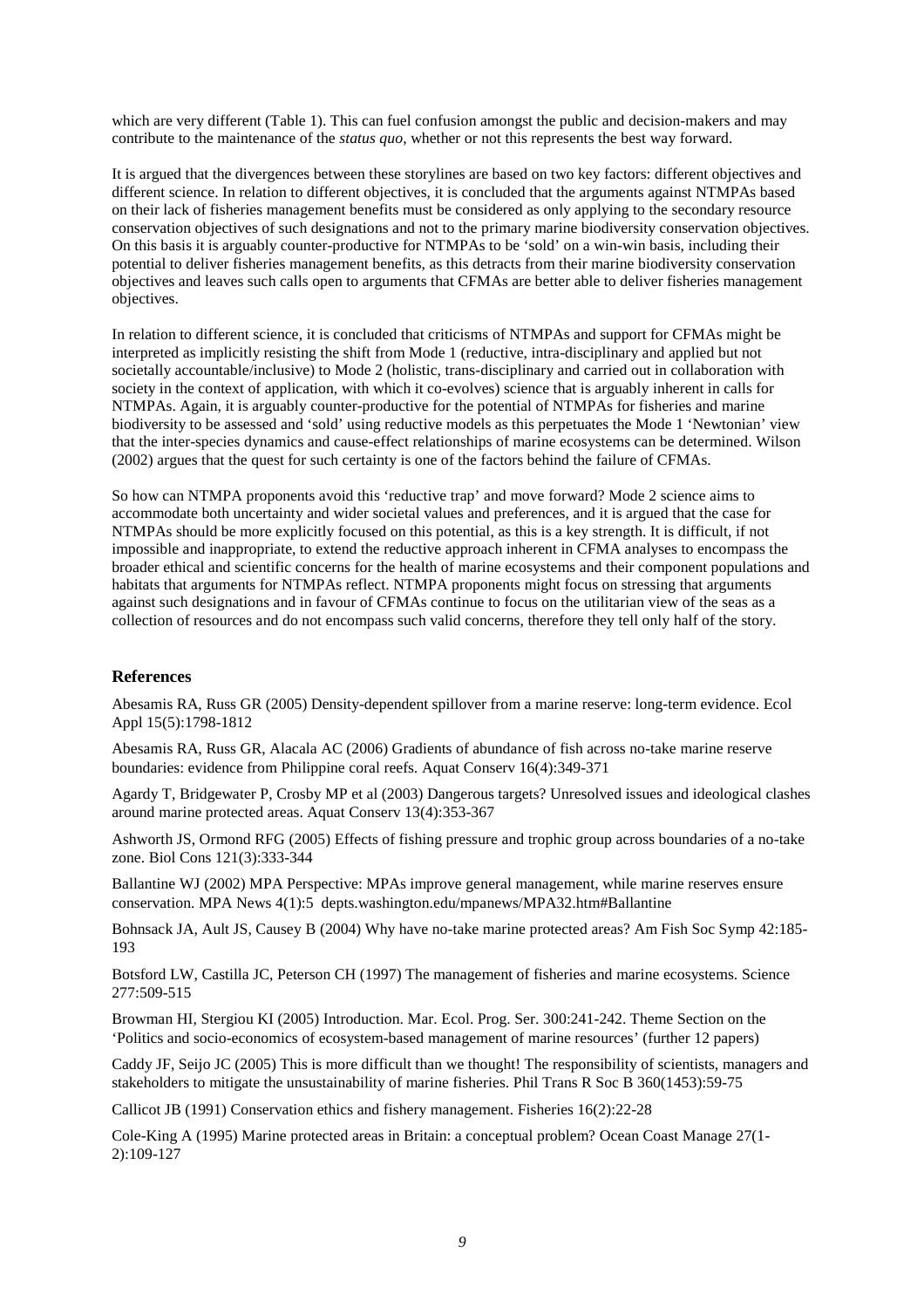Domínguez-Torreiro M, Freijeiro-Àlvaraz AB, Iglesias-Malvido C (2004) Co-management proposals and their efficiency implications in fisheries management: the case of the Grand Sole fleet. Mar Policy 28(3):213-219

Fujita R, Bonzon K (2005) Rights-based fisheries management: an environmentalist perspective. Rev Fish Biol Fisher 15(3):309-312

Gardmark A, Jonzen N, Mangel M (2006) Density-dependent body growth reduces the potential of marine reserves to enhance yields. J Appl Ecol 43(1):61-69

Gell FR, Roberts CM (2003a) Benefits beyond boundaries: the fishery effects of marine reserves. Trends Ecol Evol 18(9):448-455

Gell FR, Roberts CM (2003b) Marine reserves for fisheries management and conservation: a win-win strategy. El Anzuelo: European Newsletter on Fisheries and the Environment 11:4-6. [www.ieep.org.uk/publications/pdfs/elanzuelo/v11english.pdf](http://www.ieep.org.uk/publications/pdfs/elanzuelo/v11english.pdf)

[Gerber LR,](http://wos.isiknowledge.com/CIW.cgi?SID=S2ppAjIjODbNCKCiHCb&Func=OneClickSearch&field=AU&val=Gerber+LR&curr_doc=1/5&Form=FullRecordPage&doc=1/5) [Botsford LW](http://wos.isiknowledge.com/CIW.cgi?SID=S2ppAjIjODbNCKCiHCb&Func=OneClickSearch&field=AU&val=Botsford+LW&curr_doc=1/5&Form=FullRecordPage&doc=1/5), [Hastings A](http://wos.isiknowledge.com/CIW.cgi?SID=S2ppAjIjODbNCKCiHCb&Func=OneClickSearch&field=AU&val=Hastings+A&curr_doc=1/5&Form=FullRecordPage&doc=1/5) et al (2003) Population models for marine reserve design: a retrospective and prospective synthesis. Ecol Appl 13(1):S47-S64

Gibbons M, Limoges C, Nowotony H et al (1994) The new production of knowledge. Sage, London

Goni R, [Quetglas A](http://wos.isiknowledge.com/CIW.cgi?SID=Z2LJgH5@IA8568AE@e3&Func=OneClickSearch&field=AU&val=Quetglas+A&curr_doc=1/1&Form=FullRecordPage&doc=1/1), [Renones O](http://wos.isiknowledge.com/CIW.cgi?SID=Z2LJgH5@IA8568AE@e3&Func=OneClickSearch&field=AU&val=Renones+O&curr_doc=1/1&Form=FullRecordPage&doc=1/1) (2006) Spillover of spiny lobsters Palinurus elephas from a marine reserve to an adjoining fishery. Mar Ecol-Prog Ser 308: 207-219

[Grafton RQ](http://wos.isiknowledge.com/CIW.cgi?SID=W2KO@loJEKNMNnGeOoa&Func=OneClickSearch&field=AU&val=Grafton+RQ&curr_doc=1/1&Form=FullRecordPage&doc=1/1), [Arnason R](http://wos.isiknowledge.com/CIW.cgi?SID=W2KO@loJEKNMNnGeOoa&Func=OneClickSearch&field=AU&val=Arnason+R&curr_doc=1/1&Form=FullRecordPage&doc=1/1), [Bjorndal T](http://wos.isiknowledge.com/CIW.cgi?SID=W2KO@loJEKNMNnGeOoa&Func=OneClickSearch&field=AU&val=Bjorndal+T&curr_doc=1/1&Form=FullRecordPage&doc=1/1) et al (2005) Incentive-based approaches to sustainable fisheries. Can J Fish Aquat Sci 63(3):699-710

Grimes CB, Ralston S (2003) Marine reserves: the best option for our oceans? Front Ecol Environ 1(9):496-497

Guénette S, Lauck T, Clark C (1998) Marine reserves: from Beverton and Holt to the present. Rev Fish Biol Fisher 8(3):251-272

Hajer MA (1995) The politics of environmental discourse: ecological modernisation and the policy process. Calderon Press, Oxford, UK

Halpern B (2003) The impact of marine reserves: do reserves work and does reserve size matter? Ecol Appl 13(1):S117-S137.

Halpern BS, Gaines SD, Warner RR (2004) Confounding effects of the export of production and the displacement of fishing effort from marine reserves. Ecol Appl 14(4):1248-1256

Halpern BS, Warner RR (2002) Marine reserves have rapid and lasting effects. Ecol Lett 5(3):361-366

Hannesson R (2005) Rights based fishing: use rights versus property rights to fish. Rev Fish Biol Fisher 15(3):231-241

Hilborn R, Micheli F, De Leo GA (2006) Integrating marine protected areas with catch regulation. Can J Fish Aquat Sci 63:642-649

Hilborn R, Orensanz JM, Parma AM (2005a) Institutions, incentives and the future of fisheries. Phil Trans R Soc B 360(1453):47-57

Hilborn R, Parrish JK, Litle K (2005b) Fishing rights or fishing wrongs? Rev Fish Biol Fisher 15(3):191-199

Hilborn R, Punt AE, Orensanz J (2004a) Beyond band-aids in fisheries management: fixing world fisheries. B Mar Sci 74(3):493-507

Hilborn R, Stokes K, Maguire J et al (2004b) When can marine reserves improve fisheries management? Ocean Coast Manage 47(3/4):197-205

IUCN (1994) Guidelines for protected area management categories. IUCN, Gland, Switzerland/Cambridge, UK

Jentoft S (2005) Fisheries co-management as empowerment. Mar Policy 29(1):1-7

Jones PJS (2001) Marine protected area strategies: issues, divergences and the search for middle ground. Rev Fish Biol Fisher 11(3):197-216

Jones PJS (2006) Collective action problems posed by no-take zones. Mar Policy 30(2):143-156

Kaiser MJ (2004) Marine protected areas: the importance of being earnest. Aquat Conserv 14:635-638

Kaiser MJ (2005) Are marine protected areas a red herring or fisheries panacea? Can J Fish Aquat Sci 62(5):1194-1199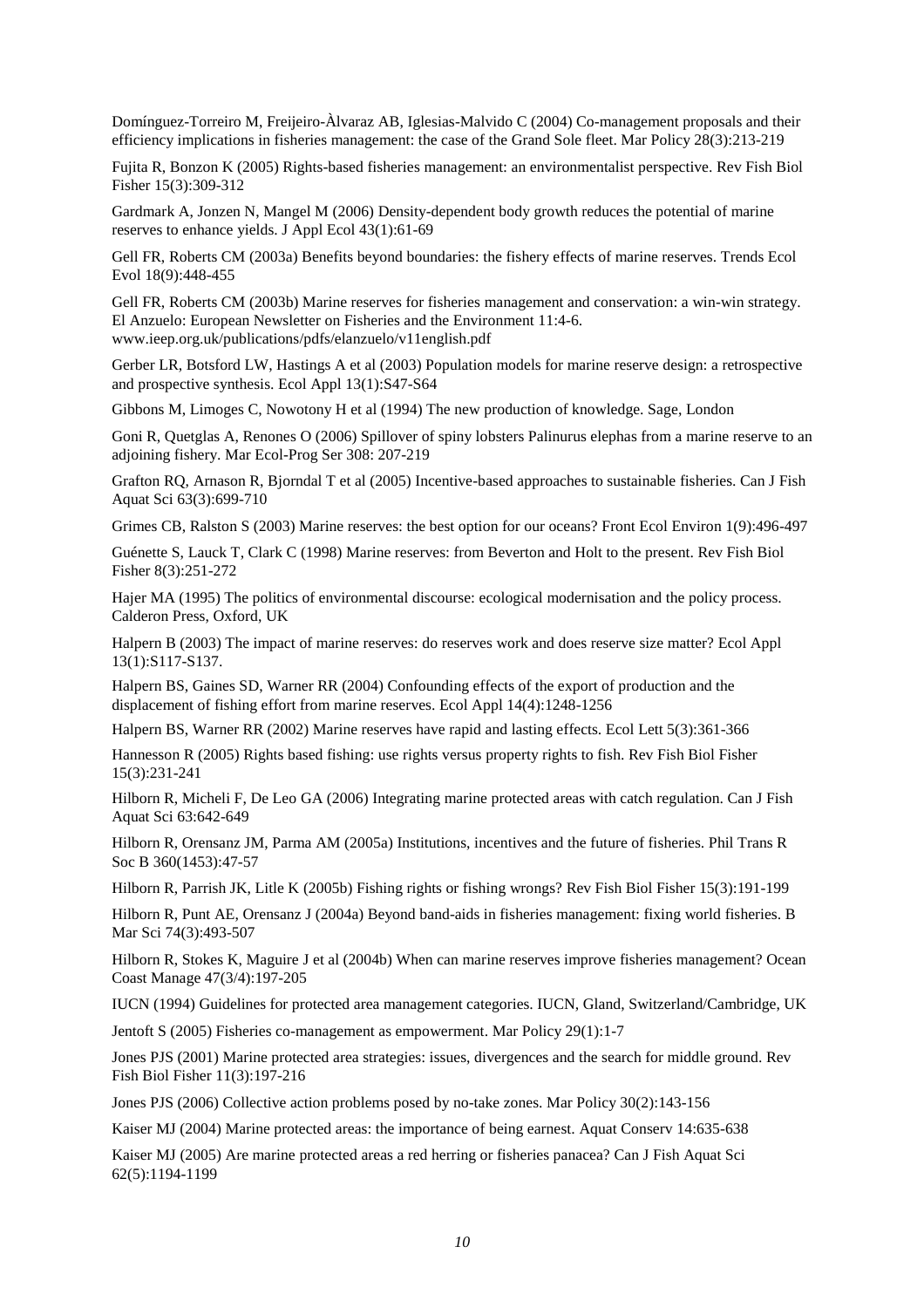Kareiva P (2003) Marine reserves: the best option for our oceans? Front Ecol Environ 1(9):501-502

Lauck T, Clark CW, Mangel M, Munro GR (1998) Implementing the precautionary principle in fisheries management through marine reserves. Ecol Appl 8(1) Supplement, S72-S78.

Ludwig D, Hilborn R, Walters C (1993) Uncertainty, resource exploitation and conservation: lessons from history. Science 260, 17:36

MCBI (Marine Conservation Biology Institute) (1998) Troubled Waters: a call for action. [mcbi.org/AboutUs/TroubledWaters.pdf](http://www.mcbi.org/AboutUs/TroubledWaters.pdf)

Murawski S, Rago P, Fogarty M (2004) Spillover effects from temperate marine protected areas. Am Fish Soc Symp 42:167-184

Murray SN, Ambrose RF, Bohnsack JA et al (1999) No-take reserve networks: sustaining fishery populations and marine ecosystems. Fisheries 24(11):11-25

NCEAS (National Centre for Ecological Analysis and Synthesis) (2001) Scientific consensus statement on marine reserves and protected areas. JIWLP 4(1):87-90

NRC (National Research Council (2001) Marine protected areas: tools for sustaining ocean ecosystems. National Academy Press, Washington DC

Nielsen JR, Degnbol P, Viswanathan KK et al (2004) Fisheries co-management - an institutional innovation? Lessons from South East Asia and Southern Africa. Mar Policy 28(2):151-160

Nielsen JR, Vedsmand T (1999) User participation and institutional change in fisheries management: a viable alternative to the failures of 'top-down' driven control? Ocean Coast Manage 42:19-37

Nowotony H, Scott P, Gibbons M (2001). Re-thinking Science: Knowledge and the Public in the Age of Uncertainty. Polity Press, Cambridge

Palumbi SR (2003) Marine reserves: a tool for ecosystem management and restoration. Pew Oceans Commission, Washington DC

Pauly D, Christensen V, Dalsgaard J et al (1998) Fishing down marine food webs. Science 279(5352):860-863.

Pauly D, Christensen V, Guénette S et al (2002) Towards sustainability in world fisheries. Nature 418(6898):689-695

Pauly D, Watson R, Alder J (2005) Global trends in world fisheries: impacts on marine ecosystems and food security. Phil Trans R Soc B 360(1453):5-12

Pitcher TJ (2005) Back-to-the-future: a fresh policy initiative for fisheries and a restoration ecology for ocean ecosystems. Phil Trans R Soc B 360(1453):107-121

Quinn TJ, Collie JS (2005) Sustainability in single-species population models. Phil Trans R Soc B 360(1453):147-162

RCEP (Royal Commission on Environmental Pollution) (2004) Turning the tide: addressing the impact of fisheries on the marine environment. Twenty-fifth Report of the RCEP, London. [www.rcep.org.uk/fishreport.htm](http://www.rcep.org.uk/fishreport.htm)

Ravetz JR (1999) What is post-normal science? Futures 31(7):647-653

Roberts CM (1997) Ecological advice for the global fisheries crisis. Trends Ecol Evol 2(1):35-38

Roberts CM, Bohnsack JA, Gell F et al (2001) Effects of marine reserves on adjacent fisheries. Science 294(5548):1920-1923

Roberts CM, Hawkins JP, Gell FR (2005) The role of marine reserves in achieving sustainable fisheries. Phil Trans R Soc B 360(1453):123-132

Shipp RL (2003) A perspective on marine reserves as a fishery management tool. Fisheries 28(12):10-21.

Shipp RL (2004) Harvest benefits: marine reserves or traditional fishery management tools. Am Fish Soc Symp 42:125-131

Steele JH, Beet AR (2003) Marine protected areas in 'non-linear' ecosystems. P Roy Soc Lond B Bio (Suppl) 270:S230-233

Steele JH, Hoagland P (2004) Reply to Zeller and Russ. Fish Res 67:247-248.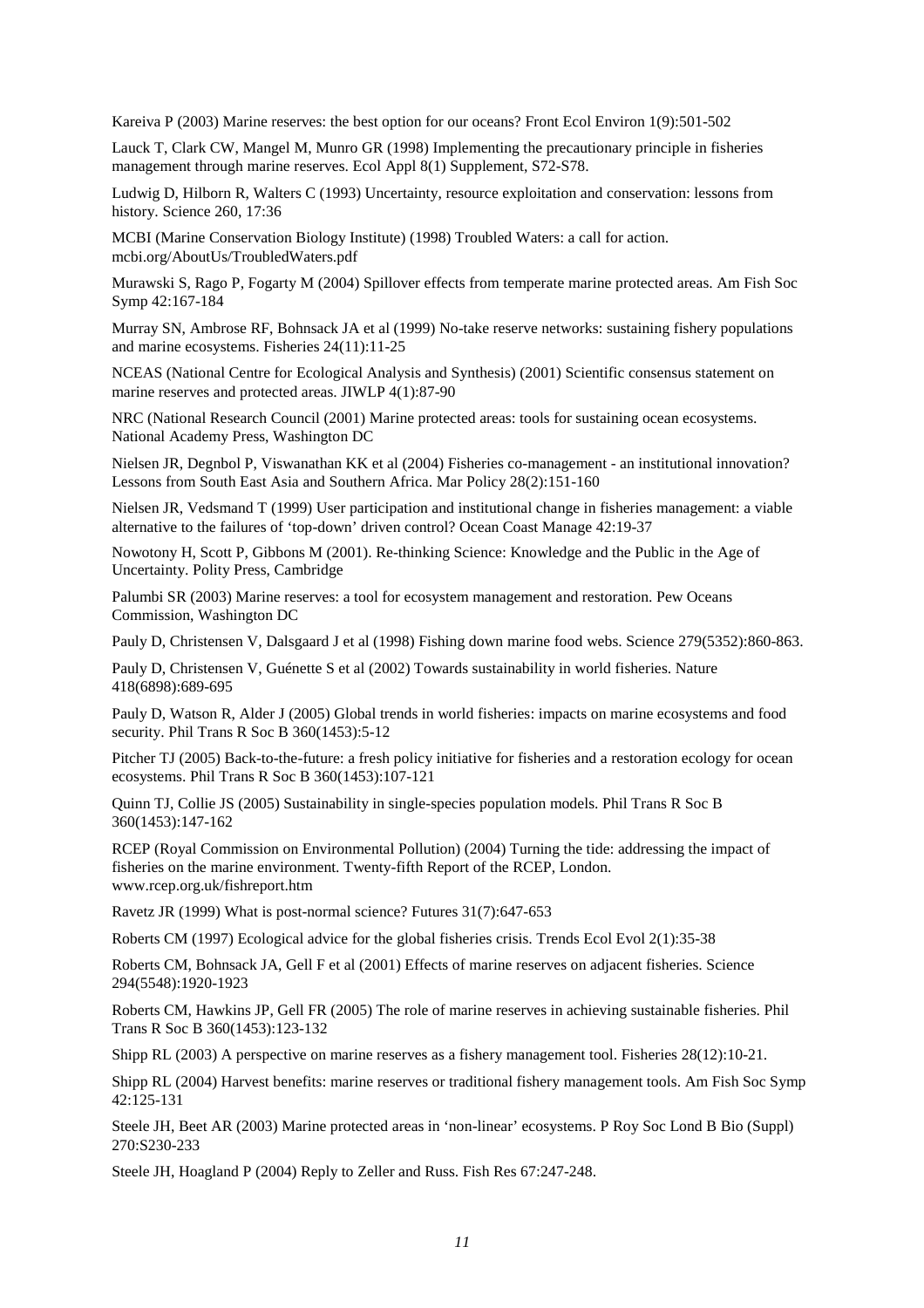Stefansson G, Rosenberg AA (2005) Combining control measures for more effective management of fisheries under uncertainty: quotas, effort limitation and protected areas. Phil Trans R Soc B 360(1453):133-146

Swan J, Gréboval D (eds) (2005) Report and documentation of the International Worksop 'International fisheries instruments and factors of unsustainability'. Siem Reap, Cambodia, 13-16 September 2004. FAO Fisheries Report No. 782. FAO, Rome

Willis TJ, Miller RB, Babcock RC, Tolimieri N (2003) Burdens of evidence and the benefits of marine reserves: putting Descartes before des horse? Environ Conserv 30(2):97-103

Wilson J (2002) Scientific uncertainty, complex systems and the design of common-pool institutions. In: Ostrom E, Dietz T, Dolšak N et al (eds) The Drama of the Commons National. Academy Press, Washington, DC, pp 327-359

Wilson DC, Nielsen JR, Degnbol P (2003) The fisheries co-management experience: accomplishments, challenges, and prospects. Kluwer Fish and Fisheries Series, vol 26. Kluwer Academic Publishers, Dordrecht